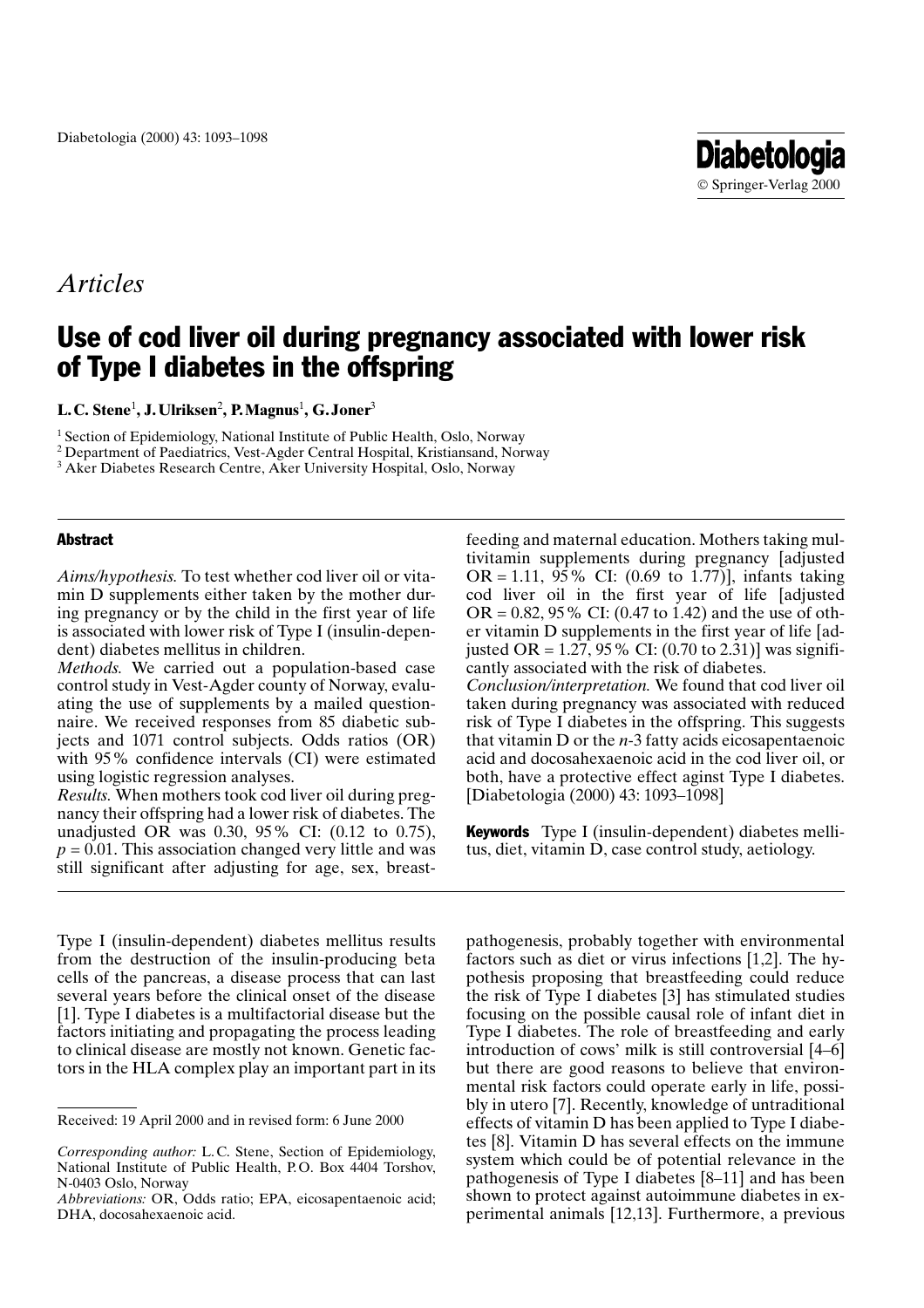1094

multicentre case control study has shown that vitamin D supplements taken in the first year of life is associated with reduced risk of Type I diabetes [14].

Vitamin D is produced in the skin when exposed to ultra-violet radiation from sunlight [15]. Exposure to sunlight in northern countries is, however, below optimal for infants and possibly for pregnant women [16]. In Norway, dietary vitamin D supplement is recommended from infancy, preferably in the form of cod liver oil [17]. This is mainly to prevent vitamin D deficiency that causes rickets. Cod liver oil is specifically recommended because it also contains the long-chain  $n-3$  fatty acids eicosapentaenoic acid (EPA) and docosahexaenoic acid (DHA) that have been regarded to be essential for infants [17,18]. Dietary long-chain  $n-3$  fatty acids are incorporated in cell membranes and have anti-inflammatory effects which could be potentially relevant in the aetiology of Type I diabetes [19,20].

Because breast-milk is a relatively poor source of vitamin D, the vitamin D status of the newborn child is dependent on stored vitamin D acquired from the mother in utero or dietary supplements before weaning [15]. The vitamin D intake of the mother during pregnancy is reflected by the vitamin D status of the newborn child [16,21,22]. Therefore, if vitamin D has a protective effect against Type I diabetes in children, it is possible that the mothers' use of vitamin D supplements during pregnancy is associated with a reduced risk of Type I diabetes in their offspring. The objective of our study was to estimate the associations between the use of cod liver oil or other vitamin D supplements, either by the mother during pregnancy or by the child in the first year of life and the risk of childhood-onset Type I diabetes in the children.

## **Subjects and methods**

Subjects. In Norway, all patients newly diagnosed with Type I diabetes before the age of 15 have been registered in the National Childhood Diabetes Registry with a high level of ascertainment between 1973 and 1982 [23]. Since 1 January 1989, all new cases of diabetes have been prospectively registered, still with a high level of ascertainment  $[24]$ . We followed the diagnostic criteria of EURODIAB  $[25]$ . Based on this prospective registration, we designed a population-based case control pilot study in Vest-Agder county of Norway. Vest-Agder is the southernmost county of Norway, with a population of 154 000 in 1998. This corresponds to  $3.5\%$  of the population of Norway. All patients diagnosed with Type I diabetes before the age of 15 in Vest-Agder county between 1989 and 1998 and who were born between 1982 and 1998 were eligible to participate. Control subjects were selected at random from the official population register among residents in Vest-Agder county at the end of 1998 who were born between 1982 and 1998. All participants were contacted by mail in May 1999. After one reminder, 85 diabetic subjects (94.4% of those invited) and 1071 control subjects (72.7% of those invited) had responded. Written informed consent was obtained from the parents of all participants and from all participants able to write. The study protocol was approved by the Regional Ethics Committee and by the National Data Inspectorate.

Evaluation of dietary supplements and potential confounders. Diabetic and control subjects received a four-page questionnaire by mail. The questionnaire included general questions on sex, age, and on the children's health during childhood and the mother's health during pregnancy. The participants were informed that the causes of childhood diabetes are mostly not known and that we were studying possible causes of diabetes. The mother of the index child was asked to complete the questionnaire, preferably together with the father and the index child. The questionnaire asked whether the participant's mother took cod liver oil or vitamin/mineral supplements during pregnancy with the participant. A negative or affirmative answer could be ticked for cod liver oil, multivitamin and other (to be specified). In a section devoted to the participant's dietary habits in the first year of life, the questionnaire asked whether the participant received cod liver oil or other vitamin D supplements during the first year of life. A negative or affirmative answer could be ticked for cod liver oil, multivitamin (with examples of the most common brand names) and other (to be specified). Those who ticked the affirmative for cod liver oil or vitamin supplement were considered exposed to the respective factor. Those who specified another preparation containing vitamin D were also considered exposed to vitamin D supplement. The questionnaire also contained questions on the duration of exclusive breastfeeding and maternal educational level at the time of birth of the index child.

Data analysis. The data from all questionnaires were optically scanned and checked for errors. We used SPSS for Windows, release 9.0 for data analysis. Information was missing for one diabetic  $(1.2\%)$  and 24 control subjects  $(2.2\%)$  on the mother's use of cod liver oil or multivitamin supplements during pregnancy and for 7 diabetic (8.2%) and 91 control subjects  $(8.5\%)$  on the use of cod liver oil or other vitamin D supplements in the first year of life. These were excluded from the respective analyses. Odds ratios (OR) with 95% confidence intervals (CI) associated with each exposure were estimated using logistic regression, adjusting for age and other potential confounding factors [26]. An OR less than 1.0 indicates a negative association, an OR more than 1.0 a positive association and an OR of 1.0 a lack of association. The relation between age (at the time of data collection) and risk of Type I diabetes was approximately logit-linear and age was entered into the logistic model as a continuous variable. Separate analyses stratified by age group in four categories were also done. Breastfeeding practices and maternal education were adjusted for by entering them into the logistic model as binary variables (exclusive breastfeeding  $<$  3 months vs  $\geq$  3 months and maternal education  $\geq 12$  years vs < 12 years). For evaluation of one supplement (e.g. cod liver oil), use of other supplements (e.g. multivitamin) was also evaluated as a confounder. Analyses were also adjusted for sex. A two-sided significance level less than 0.05 was regarded as statistically significant. With the given sample size, we had 52 % power to obtain a significant result for exposures with a prevalence of 20% among control subjects if the true OR was 0.5, and 84% power if the true OR was  $0.3$ .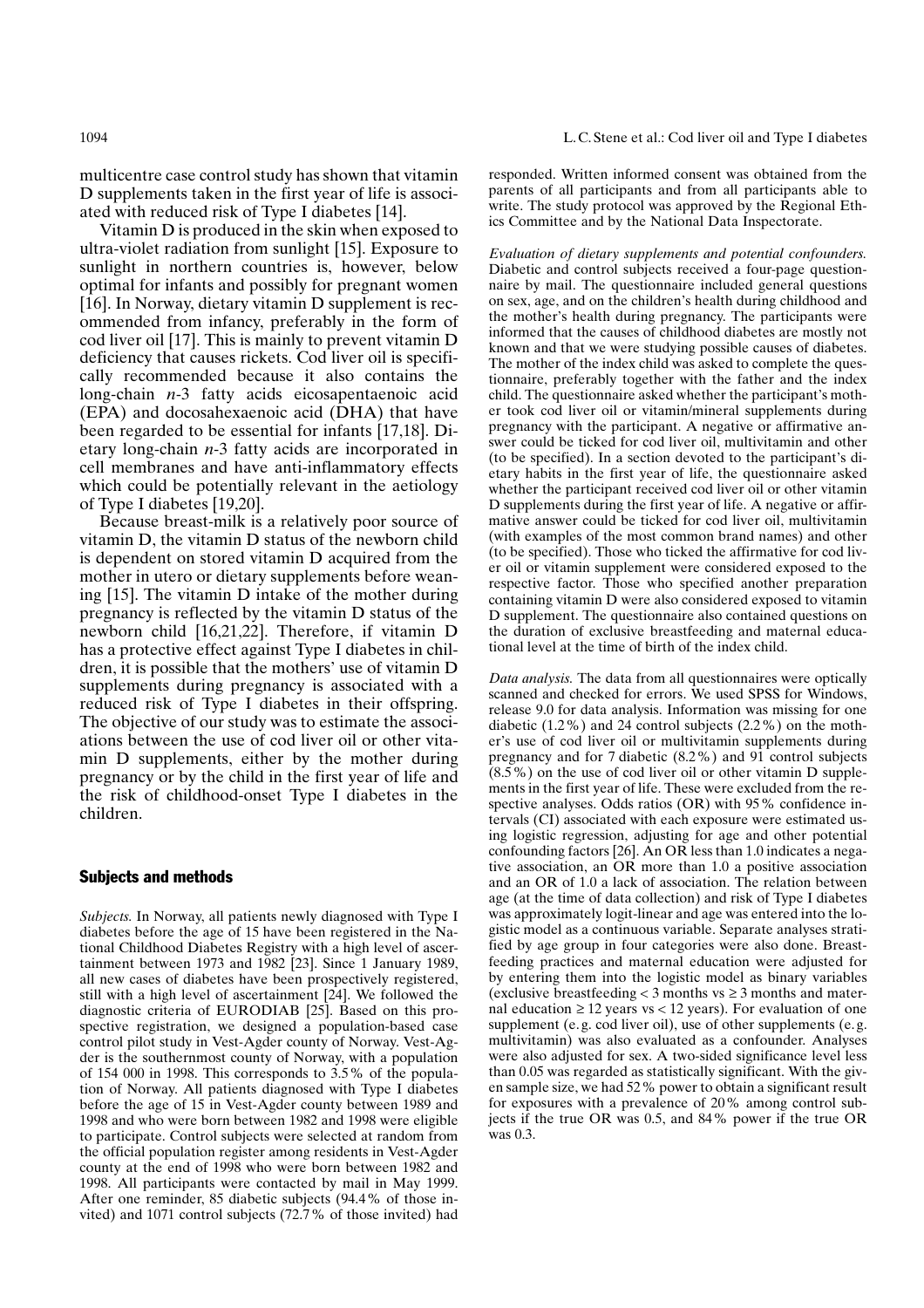#### L.C. Stene et al.: Cod liver oil and Type I diabetes

Table 1. Distribution of age, sex, breastfeeding practice and maternal education for subjects with Type I diabetes and population controls selected at random in Vest-Agder county, Norway (SD standard deviation)

| Variable                                                | Cases $(n = 85)$ | Controls $(n = 1071)$ | Odds ratio (95 % CI) |
|---------------------------------------------------------|------------------|-----------------------|----------------------|
| $Agea$ (mean, SD)                                       | 11.1(3.6)        | 8.5(4.7)              |                      |
| Male sex                                                | 54 (63.5%)       | 522 (48.7%)           | 1.8(1.2, 2.9)        |
| Exclusive breastfeeding $<$ 3 months <sup>b</sup>       | $22(25.9\%)$     | $258(24.2\%)$         | 1.1(0.7, 1.8)        |
| Maternal education $\geq 12$ years <sup>c</sup>         | $33(39.3\%)$     | 521 (49.4 %)          | 0.7(0.4, 1.0)        |
| $\sim$ $\sim$ $\sim$ $\sim$ $\sim$ $\sim$ $\sim$ $\sim$ |                  |                       | .                    |

<sup>a</sup> Age at data collection

<sup>b</sup> There were four controls with missing information for breastfeeding practice

<sup>c</sup> Highest attained education at birth of the index child (there were one case and 17 controls with missing information for maternal education)

**Table 2.** Estimated odds ratios for Type I diabetes in children associated with mothers' use of dietary supplements during pregnancy

| Type of supplement used<br>by mother in pregnancy | Cases<br>$(n = 84)$ | Controls<br>$(n = 1047)$ | Odds ratio (95% CI)    |                         |
|---------------------------------------------------|---------------------|--------------------------|------------------------|-------------------------|
|                                                   |                     |                          | Unadjusted             | Adjusted <sup>c</sup>   |
| Cod liver oil                                     |                     |                          |                        |                         |
| Yes                                               |                     | 182                      | $0.30(0.12, 0.75)^{a}$ | $(0.36 (0.14, 0.90)^b)$ |
| N <sub>0</sub>                                    | 79                  | 865                      |                        |                         |
| Multivitamin                                      |                     |                          |                        |                         |
| Yes                                               | 32                  | 388                      | 1.05(0.66, 1.65)       | 1.11(0.69, 1.77)        |
| No                                                | 52                  | 659                      |                        |                         |

 $p = 0.01$ ;  $p = 0.03$ ;

<sup>c</sup>Adjusted for age, sex, breastfeeding, maternal education and 'other supplement' (use of cod liver oil adjusted for use of multivitamin and vice versa). Six individuals were excluded due to missing information on maternal education or breastfeeding

# **Results**

*Background variables.* On average the diabetic were older than the control subjects (mean age 11.1 vs 8.5 years). There were more males among diabetic than among control subjects (Table 1). The proportion of participants who had mothers with a high level of education was slightly but not statistically significantly lower among diabetic than among control subjects.

Maternal use of supplements in pregnancy. We found a strong negative association between mothers taking cod liver oil during pregnancy and the risk of Type I diabetes in their children, with an OR of 0.3 (Table 2). This association was only slightly changed and still significant after adjustment for age, sex, maternal use of multivitamins, duration of exclusive breastfeeding and mothers' educational level. There was no significant association between the mothers' use of multivitamins during pregnancy and the risk of Type I diabetes, neither crude nor after adjustment for possible confounders. Odds ratios were homogeneous in all age groups (data not shown). Because a few mothers had used both cod liver oil and multivitamins during pregnancy, an analysis considering the single and combined effects of cod liver oil and multivitamins was done. The odds ratio for each type of supplement alone and that for using both types of supplements together were estimated relative to using neither (Table 3). This showed that the association between taking of cod liver oil during pregnancy and the risk of diabetes was independent of taking multivitamin supplements during pregnancy.

Use of supplements in the first year of life. In the first year of life neither use of cod liver oil nor use of other vitamin D supplements showed statistically significant associations with the risk of diabetes (Table 4). Because a few children had used both cod liver oil and other vitamin D supplements in the first year of life, an analysis was done to estimate the single and combined associations (Table 5). This indicated a possible negative association with cod liver oil alone (adjusted  $OR = 0.45$ ) and had a complete lack of association with other vitamin D supplements (adjusted  $OR = 1.00$ ). There was some variation in the size of the odds ratios in different age groups, but this was not systematic and not statistically significant (data not shown).

## **Discussion**

In Norway cod liver oil is an important dietary source of vitamin D [27] and the long-chain  $n-3$  fatty acids eicosapentaenoic acid (EPA) and docosahexaenoic acid (DHA) [28]. The status of vitamin D  $[15,16,22]$ and of EPA and DHA [18] in the mother during pregnancy is reflected by the status of these nutrients in the newborn child.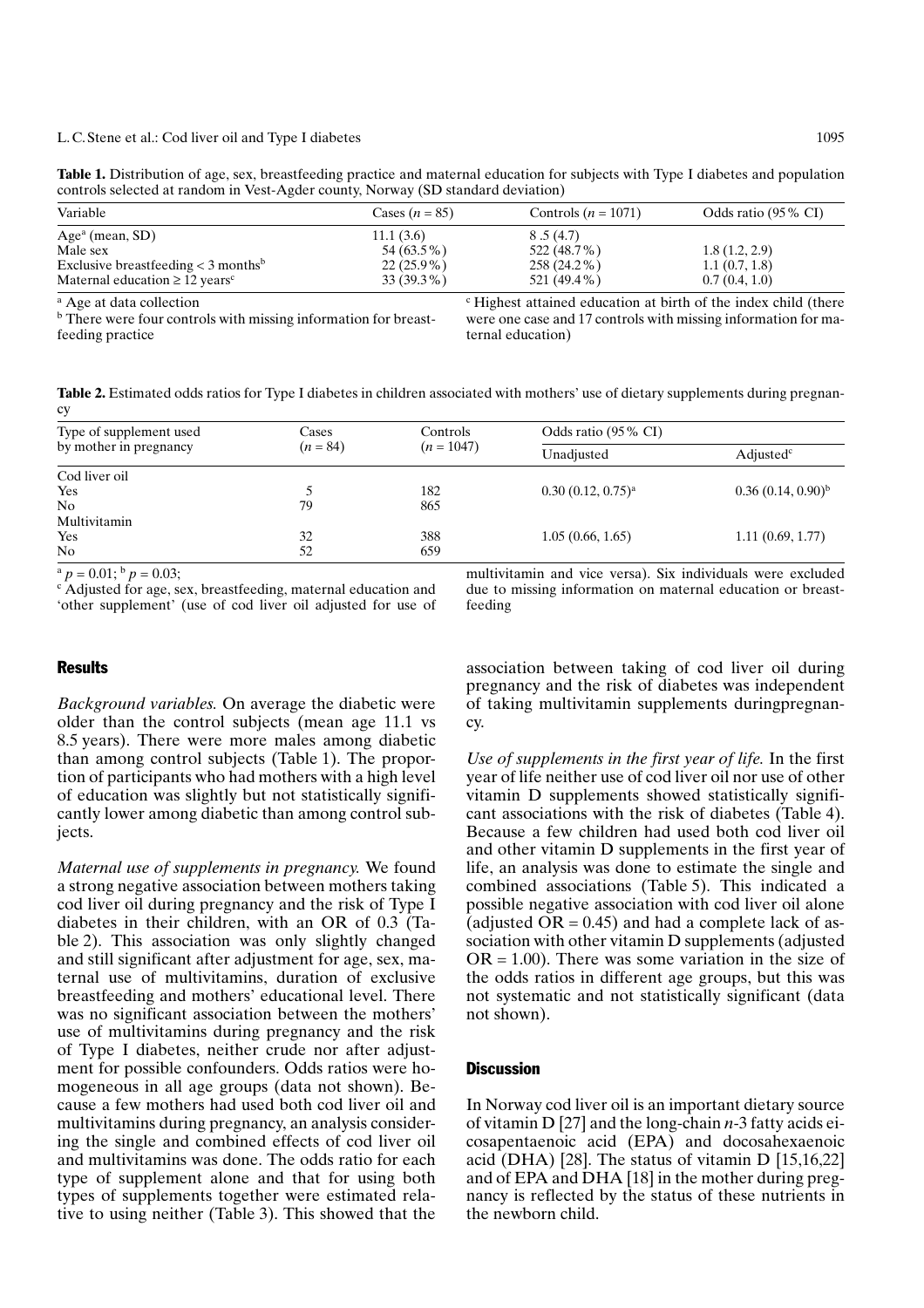| Type of dietary supplement used | Cases<br>$(n = 84)$ | Controls<br>$(n = 1047)$ | Odds ratio (95 % CI) |                       |
|---------------------------------|---------------------|--------------------------|----------------------|-----------------------|
| by mother in pregnancy          |                     |                          | Unadjusted           | Adjusted <sup>a</sup> |
| None                            | 49                  | 551                      | $1.00$ (reference)   | $1.00$ (reference)    |
| Cod liver oil                   |                     | 108                      | 0.31(0.10, 1.02)     | 0.38(0.12, 1.27)      |
| Multivitamin                    | 30                  | 314                      | 1.07(0.67, 1.73)     | 1.12(0.69, 1.83)      |
| Cod liver oil and multivitamin  |                     | 74                       | 0.30(0.07, 1.28)     | 0.36(0.08, 1.53)      |

Table 3. Analysis of single and joint effects of mothers' taking cod liver oil and multivitamin supplements during pregnancy on the risk of childhood-onset Type I diabetes in the children

a Adjusted for age, sex, breastfeeding and maternal education. Six individuals were excluded from the adjusted analysis due to missing information on maternal education or breastfeeding

Table 4. Estimated odds ratios for Type I diabetes associated with taking cod liver oil and other vitamin D supplements in the first year of life

| Type of supplement used<br>in the first year of life | Cases $(n = 78)$ | Controls $(n = 980)$ | Odds ratio (95 % CI) |                       |
|------------------------------------------------------|------------------|----------------------|----------------------|-----------------------|
|                                                      |                  |                      | Unadjusted           | Adjusted <sup>a</sup> |
| Cod liver oil                                        |                  |                      |                      |                       |
| Yes                                                  | 19               | 330                  | 0.63(0.37, 1.08)     | 0.82(0.47, 1.42)      |
| N <sub>0</sub>                                       | 59               | 650                  |                      |                       |
| Vitamin D <sup>b</sup>                               |                  |                      |                      |                       |
| Yes                                                  | 63               | 709                  | 1.60(0.90, 2.86)     | 1.27(0.70, 2.31)      |
| N <sub>0</sub>                                       | 15               | 271                  |                      |                       |

<sup>a</sup> Adjusted for age, sex, breastfeeding, maternal education and 'other supplement' (use of cod liver oil adjusted for use of multivitamin and vice versa)

We did not observe a statistically significant association between the mothers' use of multivitamin supplements during pregnancy and the risk of diabetes in their children. Assuming that vitamin D was responsible for the association between the mothers' taking cod liver oil and the risk of diabetes in children, this could seem inconsistent. A possible explanation is that the bioavailability of vitamin D could be better from cod liver oil than from other supplements. In a prospective study of more than 300 women and their children born in Oslo, it was found that newborn children of mothers who had taken cod liver oil during pregnancy had statistically significantly higher concentrations of  $25$ -(OH)-vitamin D in the cord blood than children of mothers who had taken other vitamin D supplements during pregnancy (Gry Hay et al., Institute for Nutrition Research, University of Oslo, unpublished data). It should be added, however, that the pregnant women taking cod liver oil in that study took amounts providing statistically significantly higher doses of vitamin D than that provided from other vitamin D supplements in those who took other supplements during pregnancy. Another possible explanation is that there was some misclassification of intake of vitamin D based on the multivitamin information. Although most multivitamin supplements commercially available in Norway contain vitamin D, not all the participants in our study specified the type of multivitamin supplement they had used. According to nutritionists experienced in interview-based assessments of dietary intake, the

concept of multivitamin supplements is not clear to some people, whereas the use of cod liver oil is always easy to estimate. In addition, because our data are compatible with an effect of cod liver oil and not with other vitamin D supplements, we must consider the possibility that constituents in cod liver oil other than vitamin D are responsible for the negative association with Type I diabetes in children, perhaps in combination with vitamin D. Both EPA and DHA have anti-inflammatory properties of potential relevance in the pathogenesis of Type I diabetes. For instance, supplementation with dietary long-chain  $n-3$ fatty acids has been shown to decrease the production of interleukin-1 and tumour necrosis factor by human mononuclear cells [19] and to decrease the expression of HLA class II molecules on activated human monocytes [20]. An effect of marine fatty acids is also compatible with the observation of a statistically significantly lower incidence of Type I diabetes in municipalities in Norway which are fisheries than in the rest of the country [29]. Although there is little direct evidence from previous studies in humans or animals to support a protective role of long-chain  $n-3$ fatty acids in the pathogenesis of Type I diabetes, this possibility should be considered.

We found that the associations between taking cod liver oil or other vitamin D supplements in the first year of life and the risk of Type I diabetes were not statistically significant. Stratification by use of other supplements (Table 5) indicated a tendency for a negative association between taking cod liver oil in the

1096

<sup>b</sup> May contain other vitamins in addition to vitamin D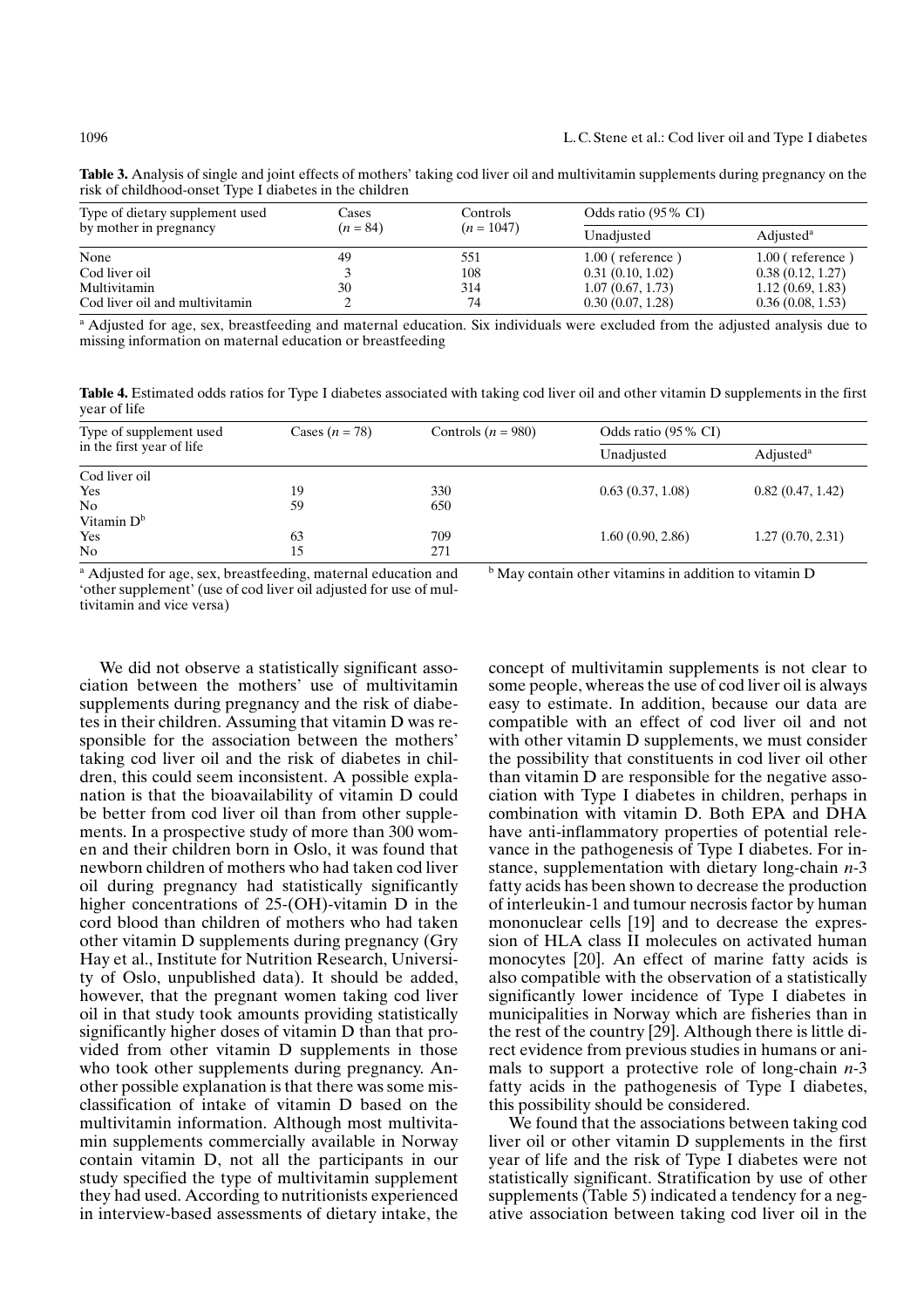| Type of supplement used<br>in the first year of life | Cases $(n = 78)$ | Controls $(n = 980)$ | Odds ratio (95 % CI) |                       |
|------------------------------------------------------|------------------|----------------------|----------------------|-----------------------|
|                                                      |                  |                      | Unadjusted           | Adjusted <sup>b</sup> |
| None                                                 |                  | 139                  | 1.00 (reference)     | $1.00$ (reference)    |
| Cod liver oil                                        | 4                | 132                  | 0.38(0.12, 1.23)     | 0.45(0.14, 1.47)      |
| Vitamin D <sup>a</sup>                               | 48               | 511                  | 1.19(0.60, 2.35)     | 1.00(0.50, 2.00)      |
| Cod liver oil and vitamin D                          | 15               | 198                  | 0.96(0.43, 2.15)     | 0.98(0.43, 2.23)      |

Table 5. Analysis of single and joint effects of use of cod liver oil and other vitamin D supplements in the first year of life on the risk of childhood-onset Type I diabetes

<sup>a</sup> May contain other vitamins in addition to vitamin D

<sup>b</sup> Adjusted for age, sex, breastfeeding and maternal education. Six individuals were excluded from the adjusted analysis due to missing information on maternal education or breastfeeding

first year of life and the risk of diabetes and a lack of such an association for other vitamin D supplements. Although speculative, this suggests a similar relation between cod liver oil and other supplements taken by the child in the first year of life to that of the mother taking those supplements during pregnancy, and the above mentioned possible explanations could also be relevant here. A large multicentre case control study in seven European countries, found that vitamin D supplements taken in the first year of life was significantly associated with reduced risk for childhood Type I diabetes  $(OR = 0.67)$  but with some differences between the centres [14]. No conclusion could, however, be drawn from our data on a possible relation between the use of vitamin D supplements in the first year of life and the risk of Type I diabetes.

A number of precautions are warranted when making inferences from the data of this study. Although the negative association between the mothers' use of cod liver oil and diabetes in their children was strong and statistically significant, the absolute number of those exposed to the supplements was small and the confidence intervals for the odds ratios were relatively wide. The assessment of vitamin D and cod liver oil intake was relatively crude. We did not attempt to estimate the amount or duration of supplementation. Because the mean dietary intake of vitamin D among pregnant women when excluding supplements is approximately a third of that provided by the recommended daily dose of cod liver oil and other supplements [30], there is good reason to believe that those who took supplements had a higher intake of vitamin D than those who did not. A similar argument is probably valid for the intake of the  $n-3$ fatty acids EPA and DHA in cod liver oil. In our study, we selected two exposure windows for the children, in utero and in the first year of life, respectively. The first year of life was also used in the EURODI-AB study [14] and roughly corresponds to the period when children are most prone to vitamin D deficiency [15]. In addition, our selected exposure windows are in accordance with the concept that the effect of environmental factors in the development of Type I diabetes is important early in life, possibly in utero [7]. The time period of exposure to vitamin D, EPA and DHA that is biologically most relevant in our context is not known but our data suggest that exposure in utero could be relevant for the development of Type I diabetes.

There could have been some degree of misclassification of exposure due to inaccurate recall and the possibility of recall bias should be considered. If recall bias was responsible for the observed association between the mothers' use of cod liver oil and the risk of diabetes, we would expect the association to be stronger among those whose length of recall was longest (assuming homogeneous effect over age groups). The strength of association was, however, homogeneous in different age groups. Furthermore, we would expect the extent of differential recall between mothers of diabetic and those of control children to be similar for use of cod liver oil and multivitamins during pregnancy but there was no association with multivitamins. In addition, the possible association of vitamin D or cod liver oil with Type I diabetes is not known by the public. It therefore seems unlikely that recall bias is responsible for the majority of the observed association between the mothers' use of cod liver oil and the risk of diabetes in their children.

Although the analyses were adequately adjusted for age, sex, duration of breastfeeding and maternal education, we cannot rule out the possibility that other extraneous factors are associated with both the use of cod liver oil and the low risk of Type I diabetes. It is, however, difficult to envisage other factors that could have a sufficiently strong association with both exposure and disease to account for the observed relation.

Our study showed a negative association between use of cod liver oil in pregnancy and the subsequent risk of Type I diabetes in the children before they reach 15 years of age. Plausible biological mechanisms could explain a potential causal effect of vitamin D or long-chain  $n-3$  fatty acids present in the cod liver oil, or both.

Acknowledgements. G. Joner and L.C. Stene were supported by a grant from the Norwegian Foundation for Health and Re